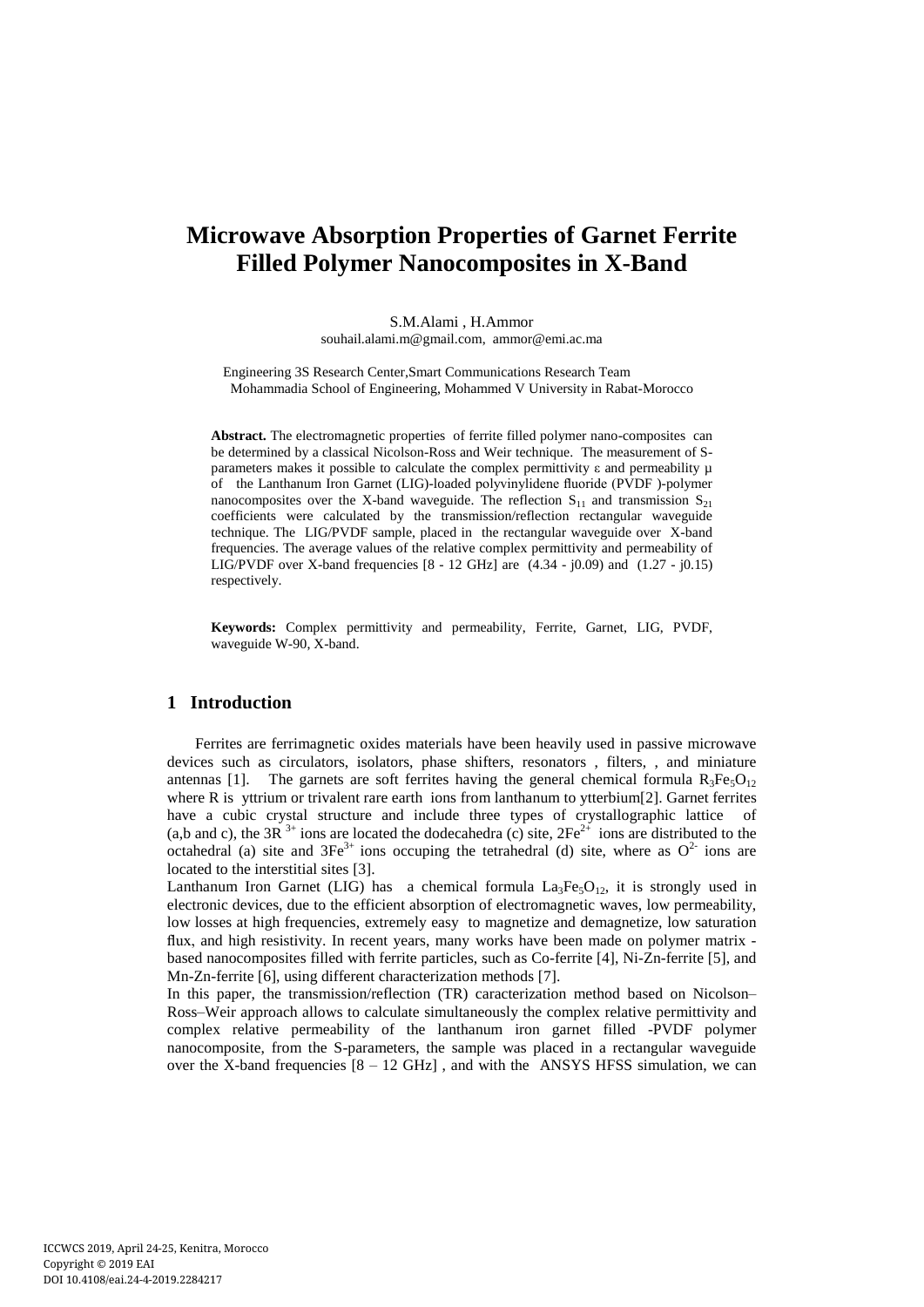measure the reflection and transmission coefficients and calculate the complex relative permittivity and complex relative permeability of LIG/PVDF composites.

# **2 Materials and methods**

Many papers for the physico-chemical synthesis of lanthanum iron garnet have been described in [8,9] by sol-gel procedure.

### **2.1 Preparation of the LIG powder**

 The procedure for preparing LIG magnetic powders is shown in the diagram below. **Figure 1.**



**Fig. 1.** Procedure for preparing Lanthanum Iiron Garnet powders

 The LIG/PVDF as a nanocomposite was prepared by the solvent method , with 13% LIG nano-powders and 87% of PVDF plymer in the shape of a rectangular sheet 3 mm thickness.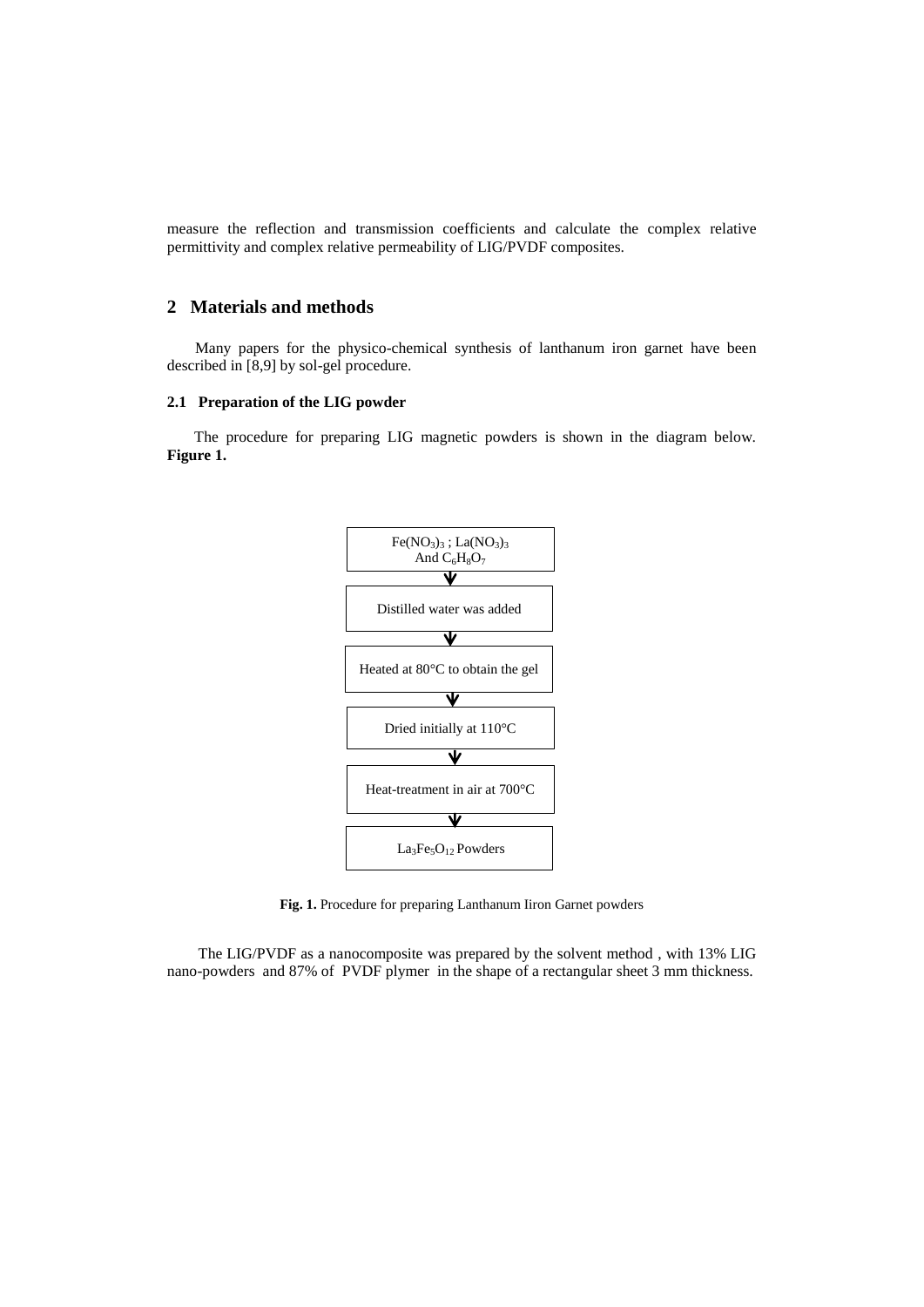#### **2.2 Simulation of the rectangular waveguide loaded with the sample LIG/PVDF**

The PVDF-LIG nano-composite sample of dimensions  $(22.86*11.43*3mm^3)$ , was well adjusted into a rectangular waveguide cross section WR-90. The S-parameters then were measured in the frequency range from 8 to 12 GHz by using the HFSS simulator. The simulation can be shown in **Figure 2.**



**Fig. 2.** Simulation of the rectangular waveguide

#### **2.3 Nicholson-Ross-Weir (NRW) method**

 Determination of the electromagnetic properties of PVDF-LIG composite sample using transmission/reflection rectangular waveguide technique[10-12]. The organigram shown in the **Figure 3** describes the procedure for extracting the S-parameters and estimation complex permeability and permittivity of the sample under study.



**Fig. 3.** Algorithm of Nicolson-Ross and Weir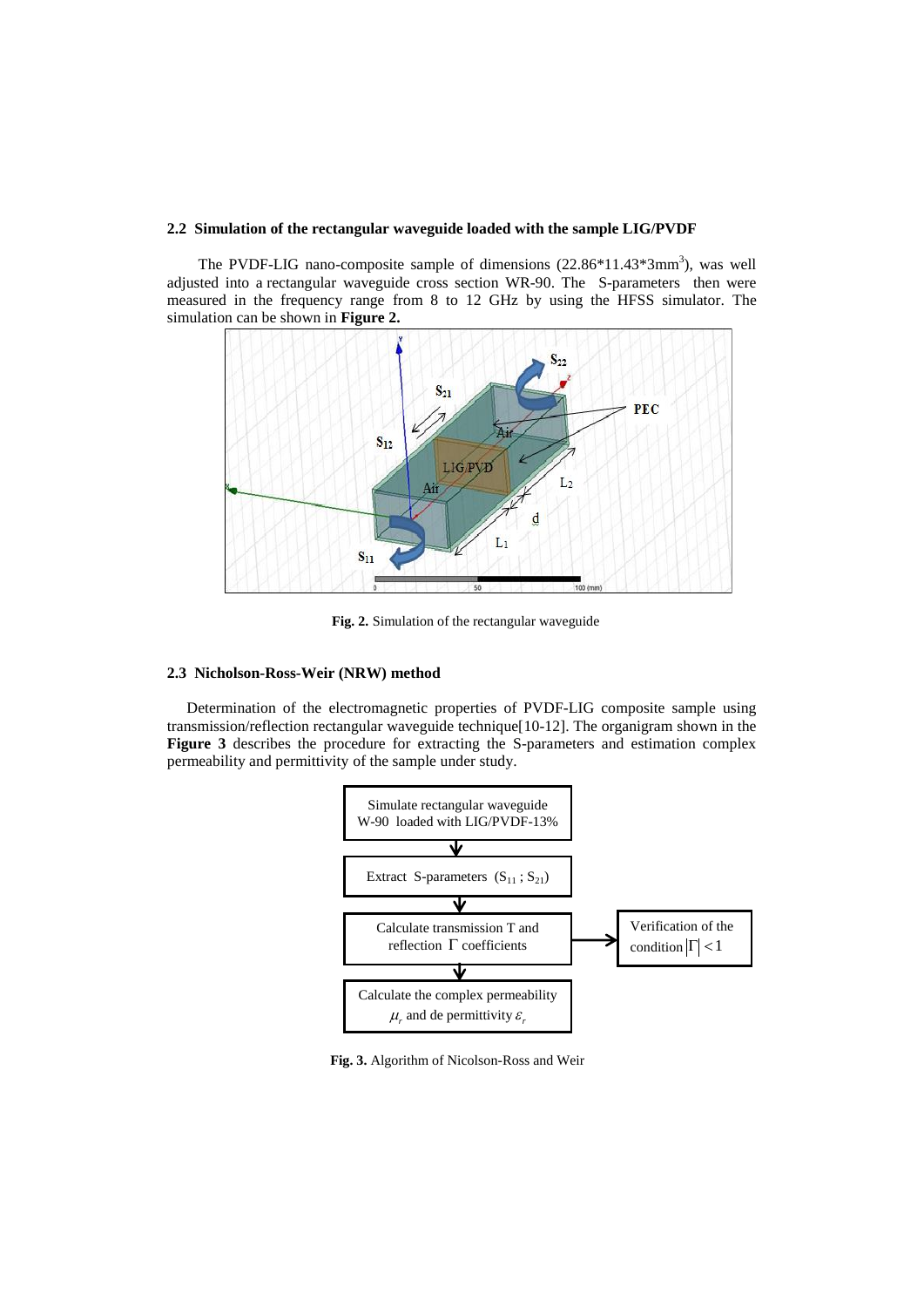The proposed classical procedure by Nicolson-Ross and Weir is based on the following formulas, these equations are applicable for the rectangular waveguide with the transverse electric  $TE_{10}$  mode.

$$
S_{11} = R_1^2 \frac{\Gamma(1 - T^2)}{1 - \Gamma^2 T^2}
$$
 (1)

$$
S_{21} = R_1 \times R_2 \frac{T(1 - \Gamma^2)}{1 - \Gamma^2 T^2}
$$
 (2)

$$
R_1 = \exp(-\gamma_0 L_1)
$$
 and  $R_2 = \exp(-\gamma_0 L_2)$  (3)

$$
T = \exp(-\gamma d) \tag{4}
$$

$$
\gamma = j \frac{2\pi}{\lambda_0} \sqrt{\varepsilon_r \mu_r - \left(\frac{\lambda_0}{\lambda_c}\right)^2}
$$
\n(5)

$$
\gamma_0 = j \frac{2\pi}{\lambda_0} \sqrt{1 - \left(\frac{\lambda_0}{\lambda_C}\right)^2} \tag{6}
$$

$$
\Gamma = K \pm \sqrt{K^2 - 1} \tag{7}
$$

$$
K = \frac{S_{11}^2 - S_{21}^2 + 1}{2S_{11}}
$$
 (8)

$$
T = \frac{S_{11} + S_{21} - \Gamma}{1 - (S_{11} + S_{21})\Gamma}
$$
\n(9)

$$
\mu_r = j \left( \frac{1+\Gamma}{1-\Gamma} \right) \times \frac{c}{2\pi f d} \ln(T)
$$
\n(10)

$$
\varepsilon_r = -\left(\frac{c}{2\pi fd}\ln(T)\right)^2 \times \frac{1}{\mu_r}
$$
\n(11)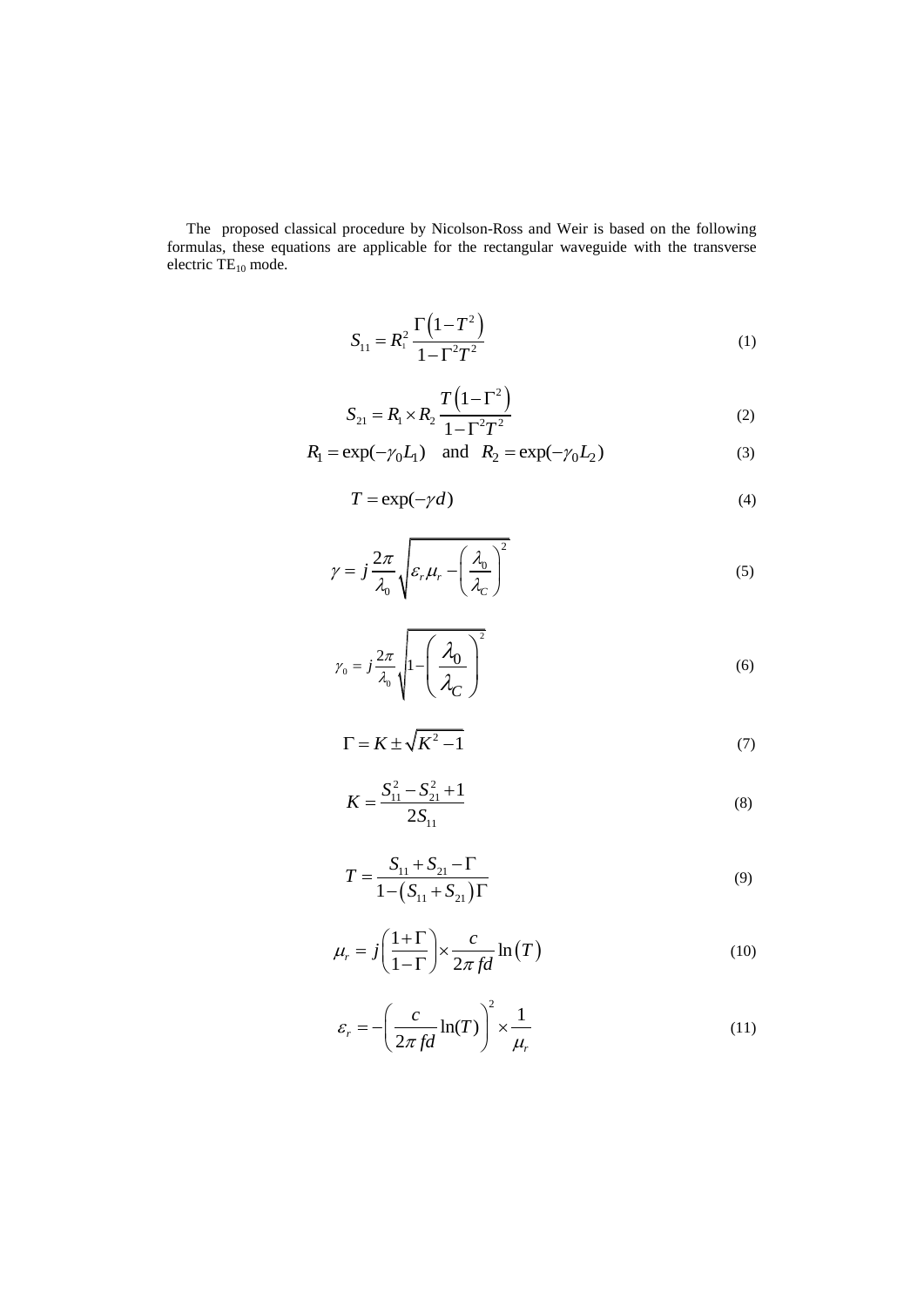-  $\Gamma$  and T are respectively the reflection and transmission coefficients;

 $-\gamma_0$  and  $\gamma$  are respectively the propagation constants in the vacuum and sample;

 $-\lambda_0$  and  $\lambda_c$  represent respectively the free space and the cut-off wavelengths;

 $-\varepsilon_r$  et  $\mu_r$  are the relative permittivity and permeability respectively.

 $-R_1$  and  $R_2$  correspond the expression of reference planes respectively.

 $-L_1$  and  $L_2$  are the respective distances from calibration reference planes to sample ends. -d is wavelenght of sample.

#### **3 Results and discussion**

 The Nicolson-Ross and Weir (NRW) technique was used to calculate the complex permittivity and permeability of LIG/PVDF nanocomposite, from reflection  $S_{11}$  and transmission  $S_{21}$  coefficients using the transmission/reflection (TR) measurement technique. **Figure 4a.** below shows two response the curves of LIG/PVDF sample of the real permittivity and imaginary permittivity as function of frequency. The real part of permittivity is decreasing from 8GHz to 12GHz, this real part has a high value nearly 6.08 in frequency at 8GHz, and then decreases to 3.45 at 12GHz when the frequency increases. This figure also represents the imaginary part of the permittivity curve. The imaginary part has a small variation with frequency increases from 8GHz to 12GHz. The observed response of the permittivity constant is the result of adding the portion of the LIG magnetic in PVDF polymer matrix [13].

The **Figure 4b.** below, presents two response the curves of LIG/PVDF nanocomposite of the real permeability and imaginary permeability as function of frequency. it illustrates that the real part of permeability is 3.53 at 8GHz, from this point, the curve of the real permeability shows a gradual decrease with increasing frequency to reach 0.23 at 12 GHz.

Similarly, the imaginary part decreases from 0.75 to 0.01 with increasing frequency from 8GHz to 12GHz, the decreasing is the product of the domain wall motion and the spine-lattice interaction.

The average values obtained in this work of the complex permittivity and permeability respectively of mentioned above nanocomposite in X-band frequencies were (4.34-j0.09) and (1.27-j0.15). The results achieved in this project are in excellent agreement with the literature[14].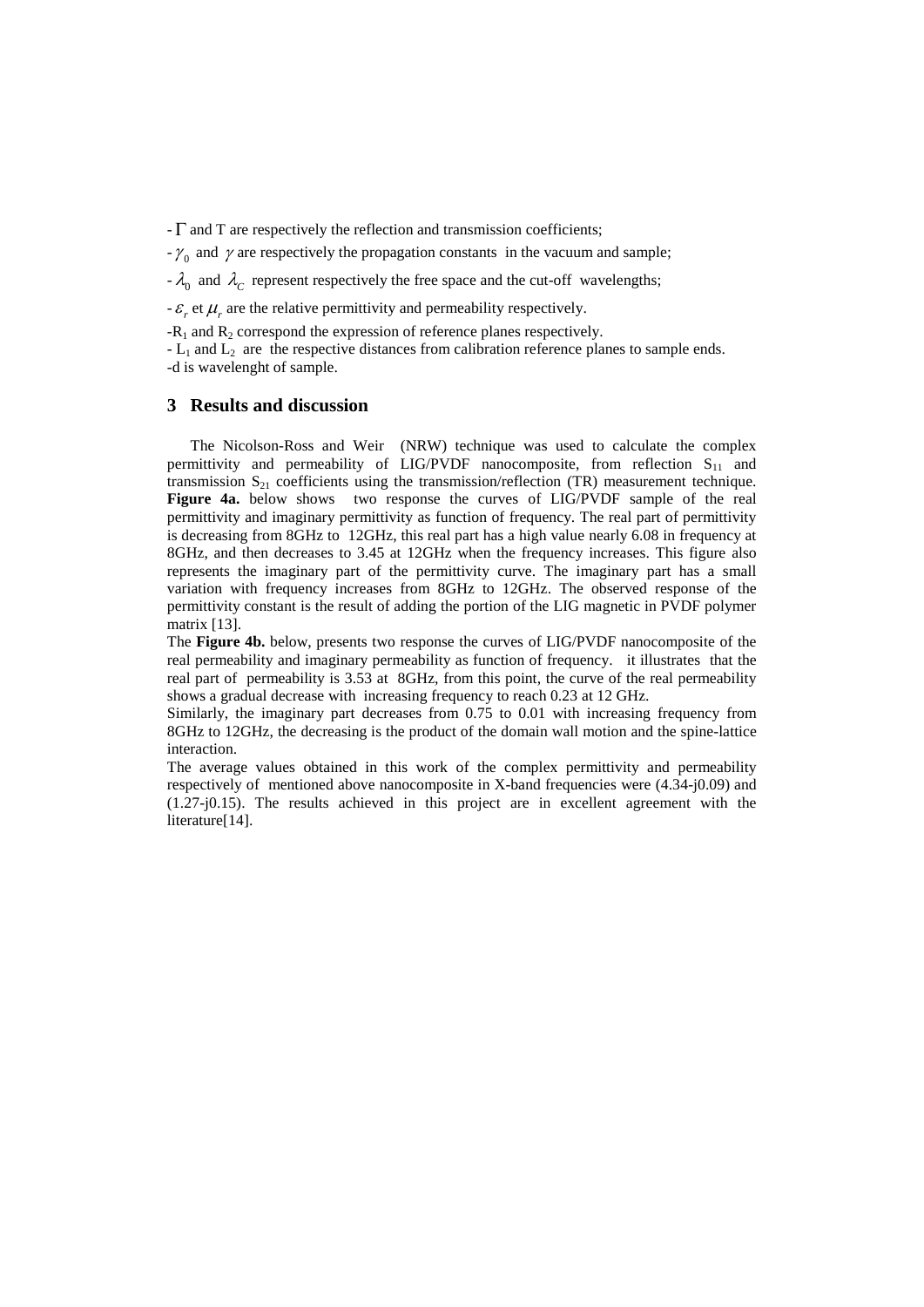

of LIG/PVDF nanocomposite versus frequency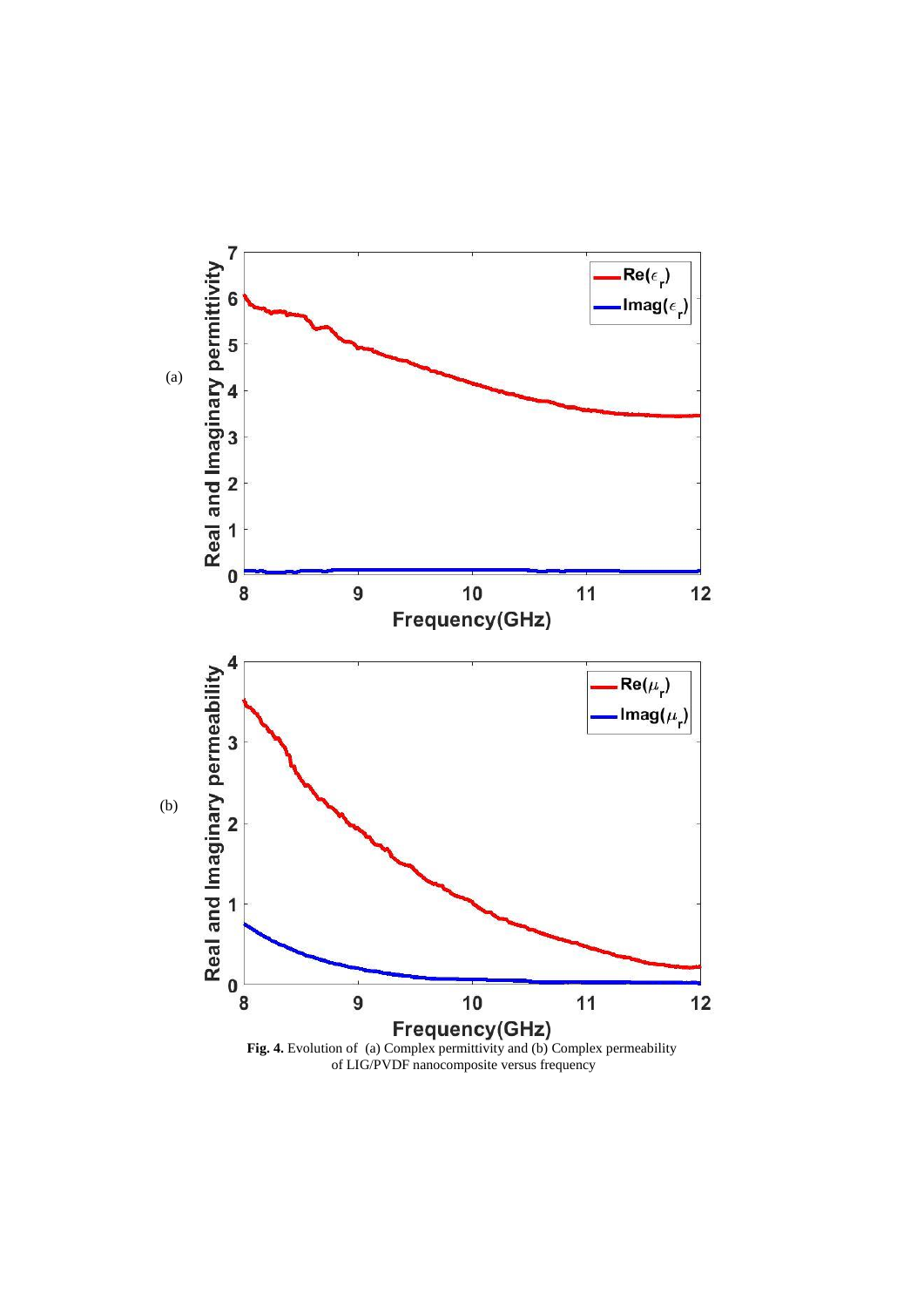**Table 1.** below represents the comparison between the values calculated and measured [14].

| LIG/PVDF-13% | $\varepsilon_{\scriptscriptstyle r}$ | $\mu_{\rm r}$  | $\Delta \varepsilon_r$<br>Error<br>$\mathcal{E}_{r}$ | $\Delta \mu_{_r}$<br>Error<br>и, |
|--------------|--------------------------------------|----------------|------------------------------------------------------|----------------------------------|
| Calculed     | $4.34 - j0.09$                       | $1.27 - j0.15$ | $\leq 0.23\%$                                        | $\leq 2.3\%$                     |
| Measured     | $4.33 - j0.09$                       | $1.24 - j0.15$ |                                                      |                                  |

**Table 1.** Comparison table between the calculated parameters and the measured parameters

#### **Conclusions and perspectives**

 In this paper, the LIG/PVDF nanocomposite has been fabricated in the shape of rectangular sheets with thickness of 3mm. The S-parameters were measured by the cross section rectangular waveguide at the X-band. The Nicholson-Ross-Weir (NRW) procedure was employed to calculate the complex permittivity and complex permeability of the LIG/PVDF sample. The results indicated at X-band frequencies, show the both real part of permittivity, real part of permeability and imaginary part of complex permeability are decreased when increasing the frequency in X-band. But, the imaginary part of the dielectric permittivity probably remains constant in this frequency range. The average values obtained in this work of the complex permittivity and permeability respectively of mentioned above nanocomposite in X-band frequencies were (4.34-j0.09) and (1.27-j0.15). The results achieved in this project are in excellent agreement with the literature[14].

## **Acknowledgement**

 The authors would like to thank the members of Institute of Electronics and Telecommunications of Rennes, France for allowing us to use the commercial solvers available in their laboratory.

#### **References**

[1] Y.J. Wu, H.P. Fu, R.Y. Hong, Y. Zheng, D.G. Wei.: Influence of surfactants on co-precipitation synthesis of Bi–YIG particles. Vol. 470, N°1-2, pp. 497–501. Journal of Alloys and Compounds (2009) [2] Ümit Özgüri, Yahya Alivov, and Hadis Morkoç.: Microwave Ferrites, Part 1: Fundamental properties. Vol. 20, N°9, pp. 789–834. Journal of Materials Science: Materials in Electronics (2009)